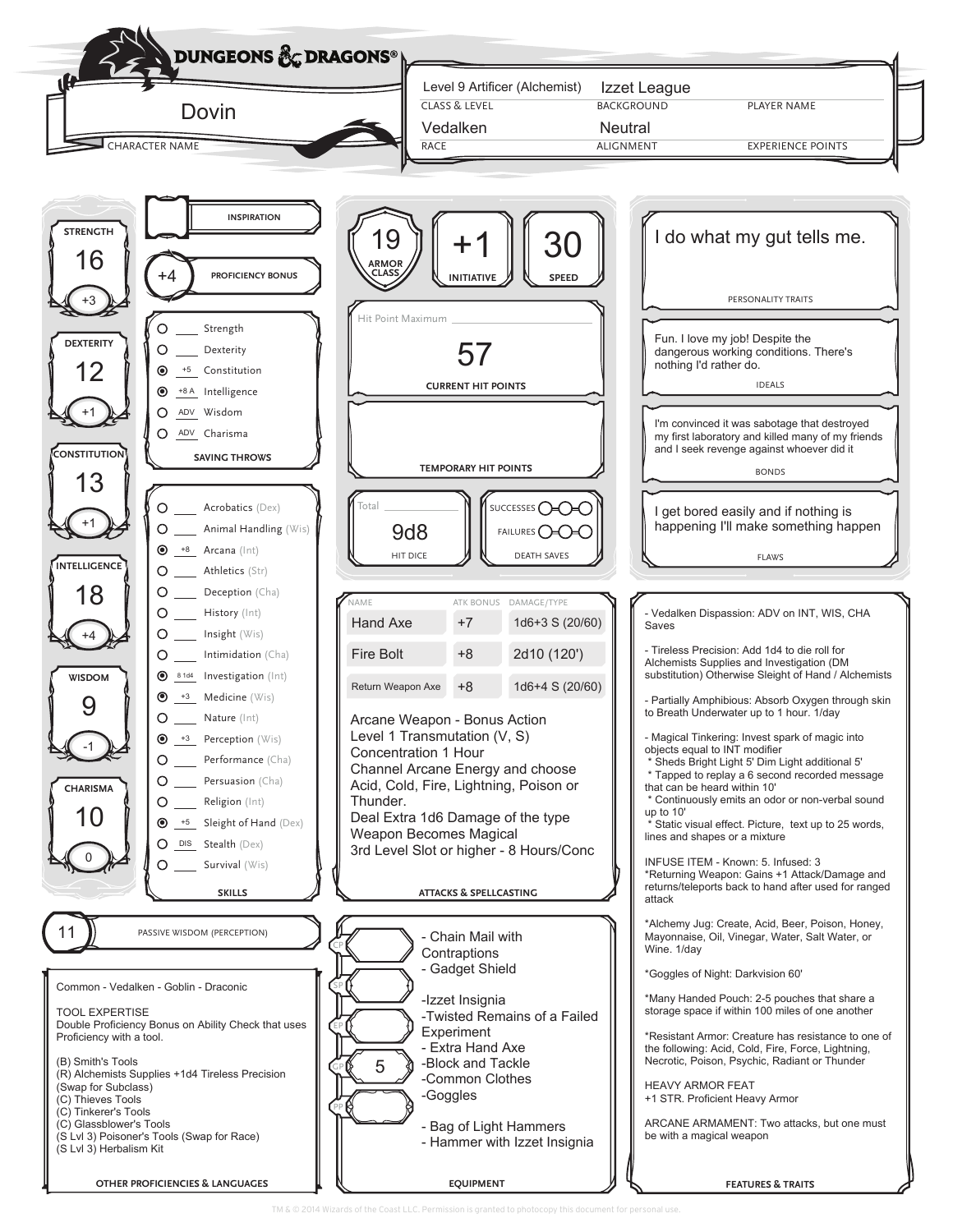| NAME<br><b>SYMBO</b><br><b>ALLIES &amp; ORGANIZATIONS</b><br><b>CHARACTER APPEARANCE</b><br>Crafting: Potions take a quarter of normal time and half the cost to make<br>Alchemical Homunculus (Niv-Mizzet) - Tiny Dragon Construct<br>AC 13. HP 49 (5 times level + INT)<br>Speed 20 Fly 30<br>STR 4 DEX 15 CON 11 INT 10 WIS 10 CHA 7<br>Immune Acid/Poison<br>Immune Charm, Exhaustion, Poison<br>Darkvision 60'<br>Pass Perception 10<br>Understands languages I Speak<br>Increase Skill Bonuses and Bonus to Hit/Damage when my Proficiency Bonus increases<br>Acid Spittle: Range Attack +4 to hit. 30'. 1d6+4 Poison Damage<br>Alchemical Salve (3 times a day). Touches a creature for one of these effects:<br>Flying speed of 10' for 10 minutes<br>Inspiration on certain ability checks. Choose before or after rolling. Can use on number of checks =<br><b>INT</b> modifier<br>Resilience. Target gains Temp HP equal to 2d6 + INT Modifier.<br><b>ADDITIONAL FEATURES &amp; TRAITS</b><br><b>Alchemical Mastery</b><br>When casting a spell with Alchemists Supplies Gain a bonus of<br>one roll of the spell. That roll must restore HP or be deal<br>acid/poison damage.<br><b>Bonus = INT Modifier</b><br>Lesser Restoration can be cast with alchemists supplies without<br>using spell slot with number of days equal to INT modifier | Dovin<br><b>CHARACTER NAME</b> | 40<br><b>AGE</b><br>Dark Blue<br>EYES | 6'3<br><b>HEIGHT</b><br><b>Blue</b><br><b>SKIN</b> | 195<br>WEIGHT<br>None<br><b>HAIR</b> |
|-----------------------------------------------------------------------------------------------------------------------------------------------------------------------------------------------------------------------------------------------------------------------------------------------------------------------------------------------------------------------------------------------------------------------------------------------------------------------------------------------------------------------------------------------------------------------------------------------------------------------------------------------------------------------------------------------------------------------------------------------------------------------------------------------------------------------------------------------------------------------------------------------------------------------------------------------------------------------------------------------------------------------------------------------------------------------------------------------------------------------------------------------------------------------------------------------------------------------------------------------------------------------------------------------------------------------------------------------------------|--------------------------------|---------------------------------------|----------------------------------------------------|--------------------------------------|
|                                                                                                                                                                                                                                                                                                                                                                                                                                                                                                                                                                                                                                                                                                                                                                                                                                                                                                                                                                                                                                                                                                                                                                                                                                                                                                                                                           |                                |                                       |                                                    |                                      |
|                                                                                                                                                                                                                                                                                                                                                                                                                                                                                                                                                                                                                                                                                                                                                                                                                                                                                                                                                                                                                                                                                                                                                                                                                                                                                                                                                           |                                |                                       |                                                    |                                      |